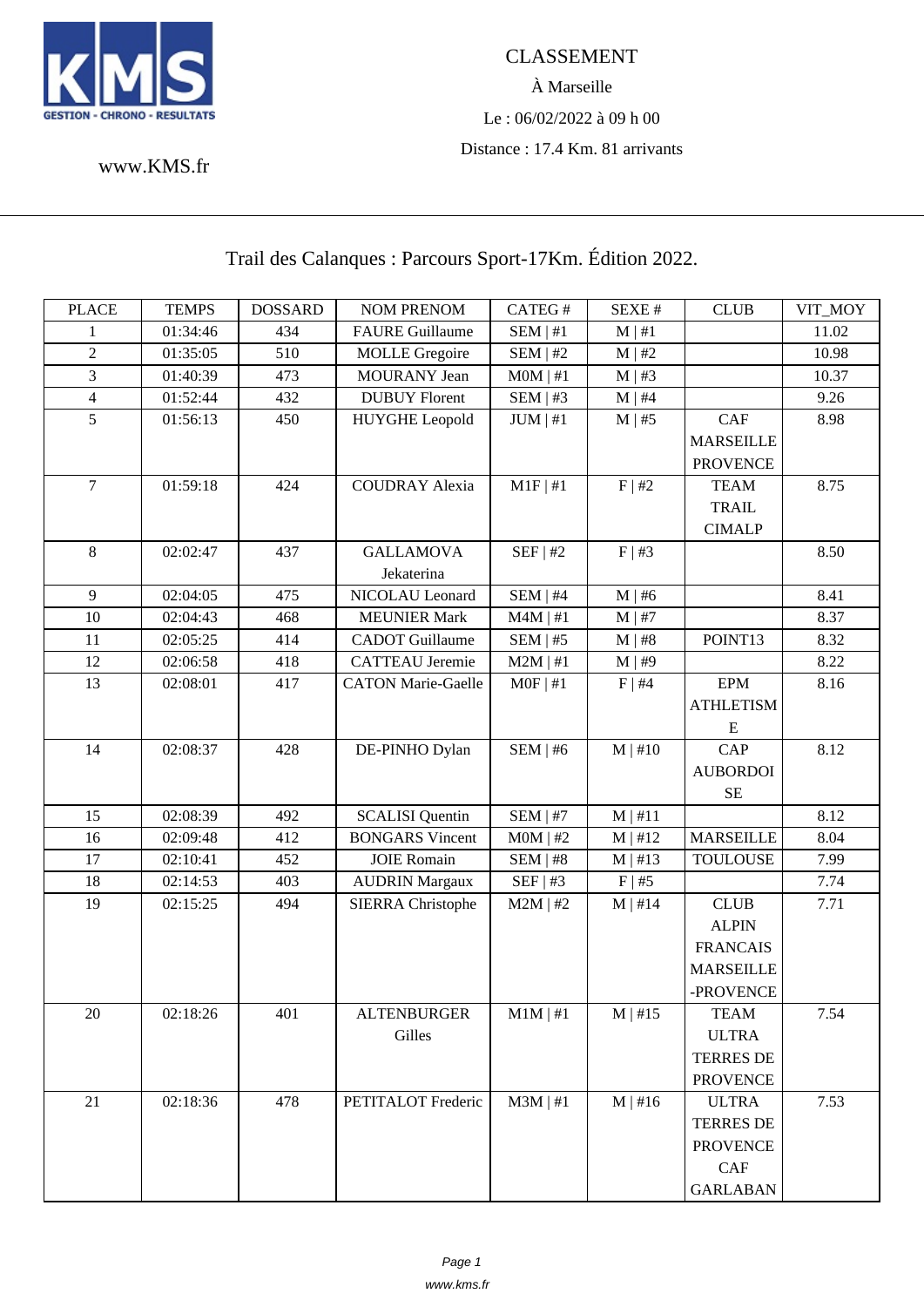| LEACE  | <u>רי דומדיד ד</u> | <b>UUUUUUU</b> | NUM TNENUM                | CATLO T          | ד בר⁄זבט     | CLUD             | VII_MUI |
|--------|--------------------|----------------|---------------------------|------------------|--------------|------------------|---------|
| 22     | 02:18:43           | 426            | <b>DE-LEIRIS Clement</b>  | $M2M$   #3       | $M$   #17    | <b>ESCARGOT</b>  | 7.53    |
|        |                    |                |                           |                  |              | S 21             |         |
| 23     | 02:18:55           | 420            | <b>CHANIOLLEAU</b>        | SEM   #9         | $M \mid #18$ |                  | 7.52    |
|        |                    |                | Vincent                   |                  |              |                  |         |
| 24     | 02:19:55           | 409            | <b>BERA Ulysse</b>        | $SEM$   #10      | $M \mid #19$ |                  | 7.46    |
| 25     | 02:20:16           | 495            | <b>SOULAS</b> Etienne     | SEM   #11        | $M$   #20    |                  | 7.44    |
| 26     | 02:26:43           | 502            | <b>CARTOUX Florent</b>    | <b>SEM   #12</b> | M   #21      |                  | 7.12    |
| 27     | 02:28:29           | 480            | PHILIPPE Stephan          | $M2M$   #4       | $M$   #22    |                  | 7.03    |
| $28\,$ | 02:28:39           | 442            | <b>GEOFFROY Denis</b>     | $M7M$   #1       | $M$   #23    | <b>SCO TRAIL</b> | 7.02    |
|        |                    |                |                           |                  |              | <b>MARSEILLE</b> |         |
|        |                    |                |                           |                  |              | <b>SAINTE</b>    |         |
|        |                    |                |                           |                  |              | <b>MARGUERI</b>  |         |
|        |                    |                |                           |                  |              | TE               |         |
| 29     | 02:28:56           | 446            | <b>GRENIER Kiliane</b>    | $SEF$   #4       | $F \mid #6$  | <b>CAPA</b>      | 7.01    |
|        |                    |                |                           |                  |              | <b>AUBORDOI</b>  |         |
|        |                    |                |                           |                  |              | <b>SE</b>        |         |
| 30     | 02:30:00           | 474            | <b>NERCESSIAN Olivier</b> | $M2M$   #5       | $M$   #24    | <b>NEO</b>       | 6.96    |
| 31     | 02:30:07           | 441            | <b>GELAS Thomas</b>       | $M2M$   #6       | $M$   #25    |                  | 6.95    |
| 32     | 02:31:25           | 431            | <b>DORMANT</b> Anne       | $MOF$   #2       | F   #7       | CAF              | 6.89    |
|        |                    |                |                           |                  |              | <b>MARSEILLE</b> |         |
|        |                    |                |                           |                  |              | -PROVENCE        |         |
| 33     | 02:32:12           | 460            | LOREAUX Benjamin          | $SEM$   #13      | $M$   #26    |                  | 6.86    |
| 34     | 02:33:35           | 481            | PIRARD Jeremy             | $SEM$   #14      | $M$   #27    | <b>FRELONS</b>   | 6.80    |
|        |                    |                |                           |                  |              | <b>ATHLETIQU</b> |         |
|        |                    |                |                           |                  |              | ES               |         |
| 35     | 02:33:35           | 447            | HARANT Benjamin           | SEM   #15        | M   #28      |                  | 6.80    |
| 36     | 02:33:36           | 485            | <b>RAMOS</b> Benoit       | $SEM$   #16      | $M \mid #29$ | <b>MARSEILLE</b> | 6.80    |
|        |                    |                |                           |                  |              | 6E               |         |
|        |                    |                |                           |                  |              | <b>ARRONDISS</b> |         |
|        |                    |                |                           |                  |              | <b>EMENT</b>     |         |
| 37     | 02:34:01           | 483            | <b>PORTALES</b> Antoine   | $M3M$   #2       | $M$   #30    |                  | 6.78    |
| 38     | 02:35:51           | 497            | THIEBAULT Marie           | $SEF$   #5       | F   #8       |                  | 6.70    |
| 39     | 02:36:00           | 464            | <b>MANTET Thomas</b>      | $SEM$   #17      | $M$   #31    |                  | 6.69    |
| 40     | 02:36:25           | 400            | <b>ALBERTINI</b> Aurelien | $SEM$   #18      | $M$   #32    |                  | 6.67    |
| 41     | 02:42:06           | 487            | RAVEL Jean-Baptiste       | <b>SEM   #19</b> | $M \mid #33$ |                  | 6.44    |
| 42     | 02:42:12           | 449            | <b>HOLAIND Eliott</b>     | $SEM$   #20      | $M \mid #34$ | <b>FFCAM</b>     | 6.44    |
| 43     |                    | 429            | DE-VECCHI Francois        | SEM   #21        |              | <b>MARSEILLE</b> | 6.42    |
| 44     | 02:42:31           | 454            | <b>LACOSTE Nicolas</b>    | $M1M$   #2       | $M$   #35    | <b>TEAM</b>      |         |
|        | 02:44:24           |                |                           |                  | $M \mid #36$ | <b>ULTRA</b>     | 6.35    |
|        |                    |                |                           |                  |              | <b>TERRES DE</b> |         |
|        |                    |                |                           |                  |              | <b>PROVENCE</b>  |         |
| 45     | 02:44:49           | 453            | <b>KOURIO Bruno</b>       | $MOM$   #3       | $M$   #37    |                  | 6.33    |
| 46     | 02:45:59           | 511            | FEYDEL Olivia             | $M1F$   #2       | F   #9       |                  | 6.29    |
| 47     | 02:46:19           | 433            | <b>FARGES</b> Agathe      | $SEF$   #6       | F   #10      |                  | 6.28    |
| 48     | 02:46:28           | 448            | <b>HIVERT</b> Didier      | $M2M$   #7       | $M \mid #38$ | <b>TEAM</b>      | 6.27    |
|        |                    |                |                           |                  |              | <b>ULTRA</b>     |         |
|        |                    |                |                           |                  |              | <b>TERRES DE</b> |         |
|        |                    |                |                           |                  |              | <b>PROVENCE</b>  |         |
| 49     | 02:46:49           | 438            | <b>GARRE Sandrine</b>     | $M3F$   #1       | F   #11      | <b>ATSCAF</b>    | 6.26    |
| 50     | 02:47:08           | 462            | <b>LUGAGNE Audrey</b>     | $SEF$   #7       | F   #12      |                  | 6.25    |
|        |                    |                |                           |                  |              |                  |         |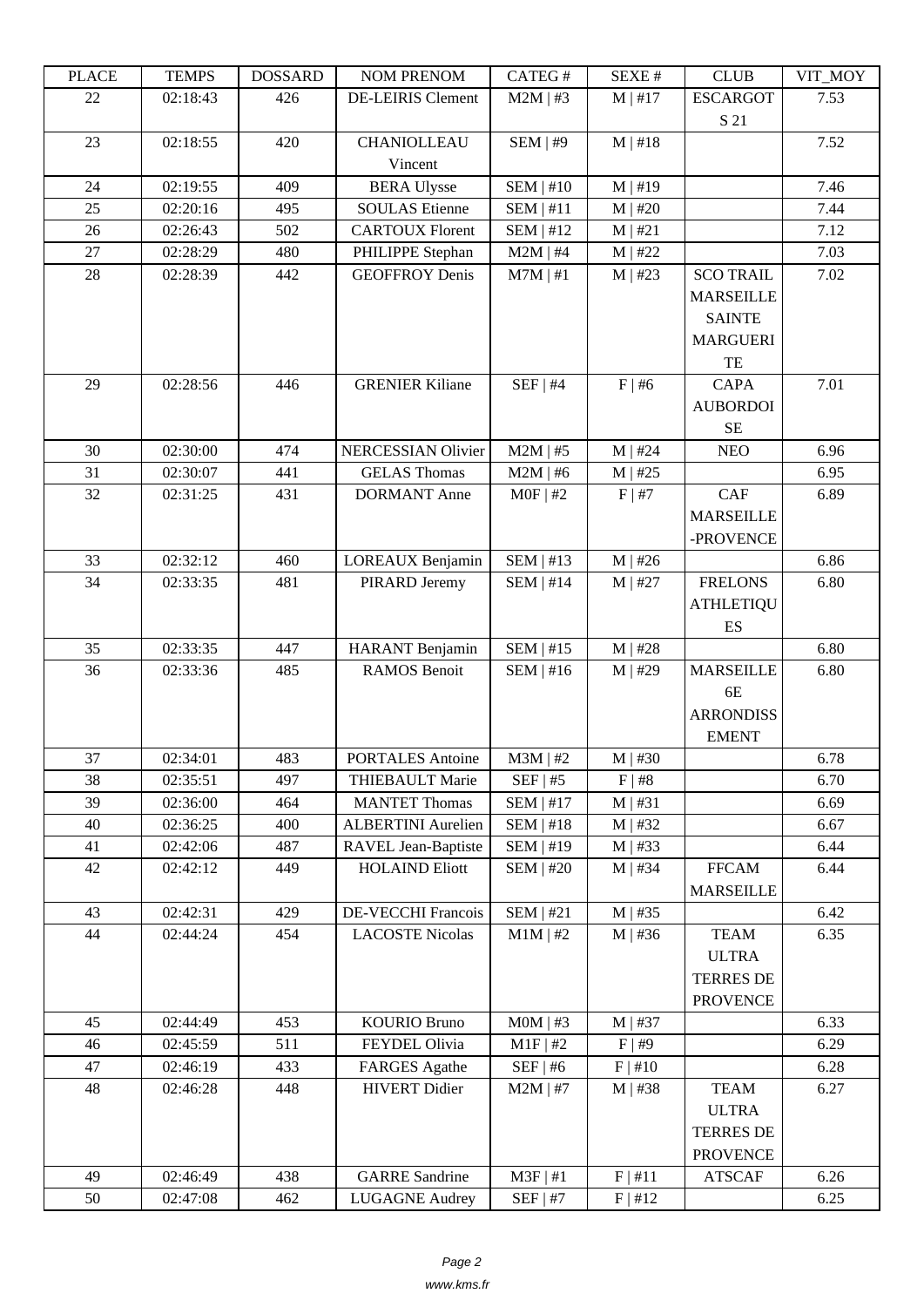| שמעו | L LIVIL D | <b>DOPPULP</b> | <b>TAOIM I IVETAOIM</b>  | $CALU \pi$       | л سد         | <b>CLUD</b>                     | $V11$ $V1$ |
|------|-----------|----------------|--------------------------|------------------|--------------|---------------------------------|------------|
| 51   | 02:48:26  | 455            | <b>LALANNE</b> Pierre    | $M2M$   #8       | $M$   #39    | <b>CLUB</b><br><b>ATHLE IBM</b> | 6.20       |
|      |           |                |                          |                  |              | <b>MONTPELLI</b><br>ER          |            |
| 52   | 02:48:26  | 479            | PEYSSON Sylvain          | $M1M$   #3       | $M$   #40    |                                 | 6.20       |
| 53   | 02:48:27  | 498            | <b>VANKEMPEN</b>         | $M2F$   #1       | F   #13      |                                 | 6.20       |
|      |           |                | Aurelie                  |                  |              |                                 |            |
| 54   | 02:49:21  | 440            | <b>GEFFROY Marc</b>      | <b>SEM   #22</b> | M   #41      |                                 | 6.16       |
| 55   | 02:49:22  | 458            | LEPHAY Ludovic           | $M3M$   #3       | $M$   #42    | <b>TEAM</b>                     | 6.16       |
|      |           |                |                          |                  |              | <b>ULTRA</b>                    |            |
|      |           |                |                          |                  |              | <b>TERRES DE</b>                |            |
|      |           |                |                          |                  |              | <b>PROVENCE</b>                 |            |
| 56   | 02:49:36  | 461            | <b>LOUIS Marie-Laure</b> | $M1F$   #3       | $F$   #14    |                                 | 6.16       |
| 57   | 02:49:56  | 456            | <b>LAUNAY</b> Sebastien  | <b>SEM   #23</b> | $M$   #43    |                                 | 6.14       |
| 58   | 02:50:12  | 421            | <b>CHAVATTE Marion</b>   | SEF   #8         | F   #15      |                                 | 6.13       |
| 59   | 02:50:19  | 466            | <b>MARY</b> Sandrine     | $M1F$   #4       | $F$   #16    | CAF                             | 6.13       |
|      |           |                |                          |                  |              | <b>MARSEILLE</b>                |            |
|      |           |                |                          |                  |              | -PROVENCE                       |            |
| 60   | 02:50:33  | 430            | <b>DEVEVEY Agnes</b>     | $M2F$   #2       | F   #17      | <b>ULTRA</b>                    | 6.12       |
|      |           |                |                          |                  |              | <b>TERRES DE</b>                |            |
|      |           |                |                          |                  |              | <b>PROVENCE</b>                 |            |
| 61   | 02:50:51  | 422            | <b>CHOYER Floriane</b>   | SEF   #9         | F   #18      |                                 | 6.11       |
| 62   | 02:50:55  | 443            | <b>GHUYSEN Valerie</b>   | SEF   #10        | F   #19      |                                 | 6.11       |
| 63   | 02:51:11  | 490            | <b>SANNER Carine</b>     | $M1F$ #5         | $F$   #20    | <b>ULTRA</b>                    | 6.10       |
|      |           |                |                          |                  |              | <b>TERRES DE</b>                |            |
|      |           |                |                          |                  |              | <b>PROVENCE</b>                 |            |
| 64   | 02:54:09  | 425            | <b>DEGARDIN Claire</b>   | $M3F$   #2       | F   #21      |                                 | 5.99       |
| 65   | 02:56:11  | 491            | <b>SAPIN Helene</b>      | $M1F$   #6       | $F$   #22    |                                 | 5.93       |
| 66   | 02:56:21  | 406            | <b>BAUMARD</b> Helena    | SEF   #11        | $F$   #23    |                                 | 5.92       |
| 67   | 02:57:43  | 476            | <b>PAILHON Damien</b>    | $MOM$   #4       | $M$   #44    | <b>ULTRA</b>                    | 5.87       |
|      |           |                |                          |                  |              | <b>TERRES DE</b>                |            |
|      |           |                |                          |                  |              | <b>PROVENCE</b>                 |            |
| 68   | 03:01:54  | 459            | <b>LIMOZIN</b> Dominique | $M8M$   #1       | $M$   #45    |                                 | 5.74       |
| 69   | 03:02:03  | 496            | <b>TAILLANDIER</b>       | SEF   #12        | $F$   #24    |                                 | 5.73       |
|      |           |                | Celine                   |                  |              |                                 |            |
| 70   | 03:02:39  | 415            | <b>CAPPELAERE</b> Esther | SEF   #13        | $F$   #25    |                                 | 5.72       |
| 71   | 03:05:44  | 439            | <b>GAY</b> Sandrine      | $M2F$   #3       | $F$   #26    |                                 | 5.62       |
| 72   | 03:07:12  | 499            | <b>VIDAL Xavier</b>      | $M5M$   #1       | $M \mid #46$ |                                 | 5.58       |
| 73   | 03:23:21  | 472            | MOOTZ Louise             | SEF   #14        | $F$   #27    |                                 | 5.13       |
| 74   | 03:27:46  | 436            | <b>GAFFET Astrid</b>     | $M2F$   #4       | $F$   #28    | <b>FRONTRUN</b>                 | 5.02       |
|      |           |                |                          |                  |              | <b>NERS</b>                     |            |
|      |           |                |                          |                  |              | <b>MARSEILLE</b>                |            |
| 75   | 03:34:34  | 410            | <b>BERNARD</b> Charline  | SEF   #15        | $F$   #29    | <b>ULTRA</b>                    | 4.87       |
|      |           |                |                          |                  |              | <b>TERRE DE</b>                 |            |
|      |           |                |                          |                  |              | <b>PROVENCE</b>                 |            |
| 76   | 03:39:03  | 506            | <b>MERY Martin</b>       | $MOM$   #5       | $M$   #47    |                                 | 4.77       |
| 77   | 03:49:33  | 463            | <b>MAHIET-ROUBAUD</b>    | M3F   #3         | $F$   #30    | <b>ULTRA</b>                    | 4.55       |
|      |           |                | Karine                   |                  |              | <b>TERRES DE</b>                |            |
|      |           |                |                          |                  |              | <b>PRO</b>                      |            |
| 78   | 03:59:00  | 489            | ROULAUD Stephanie        | $M2F$   #5       | F   #31      |                                 | 4.37       |
| 79   | 04:08:12  | 407            | <b>BEDDOU</b> Noreen     | $SEF$   #16      | $F$   #32    |                                 | 4.21       |